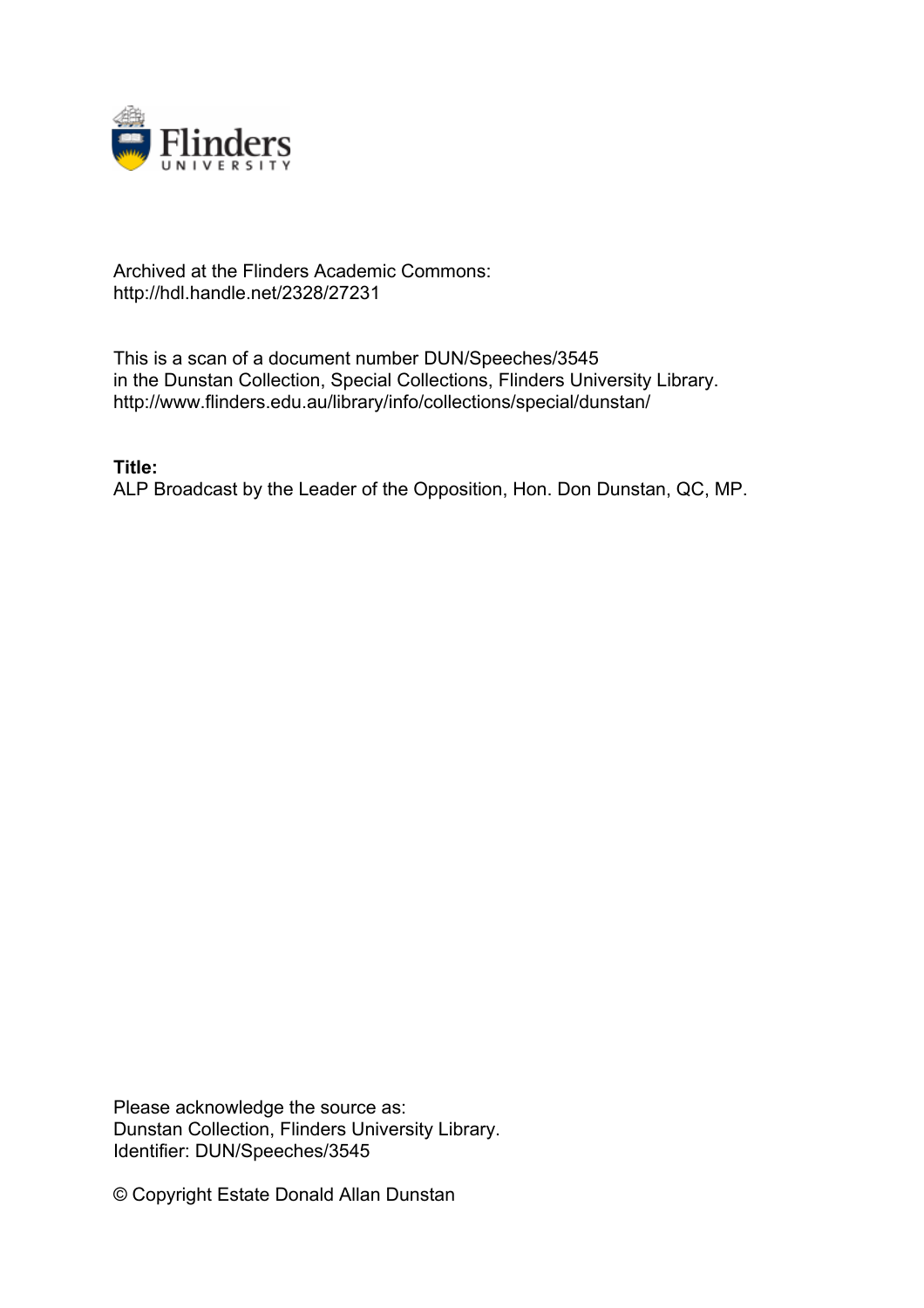A.L.,-. BROADCAST BY THE LEADER OF THE OPPOSITION, HON. DON DUNSTAN, Q.C., M.P., 5-K.A., 25.6.69.

*5UH-5* 

GOOD EVENING :

THE STATEMENT OF THE FEDERAL TREASURER THAT HE REGARDS THE ECONOMY IS IN BALANCE BUT WITH INFLATIONARY PRESSURES DEVELOPING IS ONE TO CAUSE SOME ALARM IN SOUTH AUSTRALIA. THE FEDERAL GOVERNMENT'S ACTIONS TO EASE WHAT IT CONSIDERED INFLA-TIONARY PRESSURES PREVIOUSLY WERE DESIGNED SUCCESSFULLY TO SCALE DOWN EFFECTIVE DEMAND FOR THE PURCHASE OF CONSUMER DURABLES IN AUSTRALIA, MOTOR CARS AND HOME APPLIANCES. THIS HAS SEVERE EFFECTS UPON SOUTH AUSTRALIAN INDUSTRY AND EMPLOYMENT WHEN IT OCCURS. OVER 70% OF OUR INDUSTRY IN SOUTH AUSTRALIA IS CONCEN-TRATED IN THE PRODUCTION OF MOTOR CARS AND HOME APPLIANCES OR THE SUPPLY INDUSTRIES FOR THOSE PRODUCTS, AND THE MOTOR CARS AND HOME APPLIANCES WHICH WE PRODUCE ARE ALMOST ENTIRELY FOR THE AUSTRALIAN DOMESTIC MARKET.

WHENEVER THE AUSTRALIAN DOMESTIC MARKET FOR MOTOR CARS AND HOME APPLIANCES IS DEPRESSED, SOUTH AUSTRALIA GETS HIT HARDER THAN ANY OTHER PART OF AUSTRALIA. WE NEED, THEREFORE, NOT ONLY TO DIVERSIFY OUR INDUSTRIES BUT TO DIVERSIFY OUR MARKETS. WE ' NEED TO HAVE MARKETS FOR OUR PRODUCTS OVERSEAS SO THAT FLUCTUATIONS IN THE AUSTRALIAN DOMESTIC MARKET DO NOT HIT US AS HARD AS THEY HAVE HIT US PREVIOUSLY. WHAT IS MORE IT IS APPARENT THAT BRITAIN WILL PROBABLY ENTER THE EUROPEAN COMMON MARKET IN THE FORESEEABLE FUTURE. THIS WILL HAVE GRAVE EFFECTS UPON OUR IRRIGATION AREAS. HARDEST HIT OF ALL WILL BE THE DRIED AND CANNED FRUITS AND CITRUS INDUSTRIES. APPLE AND PEAR EXPORTERS ALSO WILL FACE A MUCH MORE DIFFICULT POSITION THAN PREVIOUSLY. WE MUST LOOK TO ALTERNATIVE MARKETS FOR THESE PRODUCTS BECAUSE BRITAIN'S ENTRY INTO THE EUROPEAN COMMON MARKET COULD INCREASE THE PRICE OF A CAN/FRUIT FROM SOUTH AUSTRALIA IN ENGLAND AS MUCH AS PRICE OF A CAN/FRUIT FROM SOUTH AUSTRALIA IN ENGLAND AS MUCH AS . Thirty Cents. Our producers and our product  $\mathcal{L}_\text{max}$  and  $\mathcal{L}_\text{max}$  and  $\mathcal{L}_\text{max}$ THEREFORE BE PAYING URGENT AND CONSTANT AT THE PAYING URGENT AND CONSTANT AT THE UNIT ON THE UNIT ON THE UNIT FOUNDATIONS IMMEDIATELY FOR MARKETS IN ASIA.

Dunstan Collection, Special Collections, Flinders University Library.